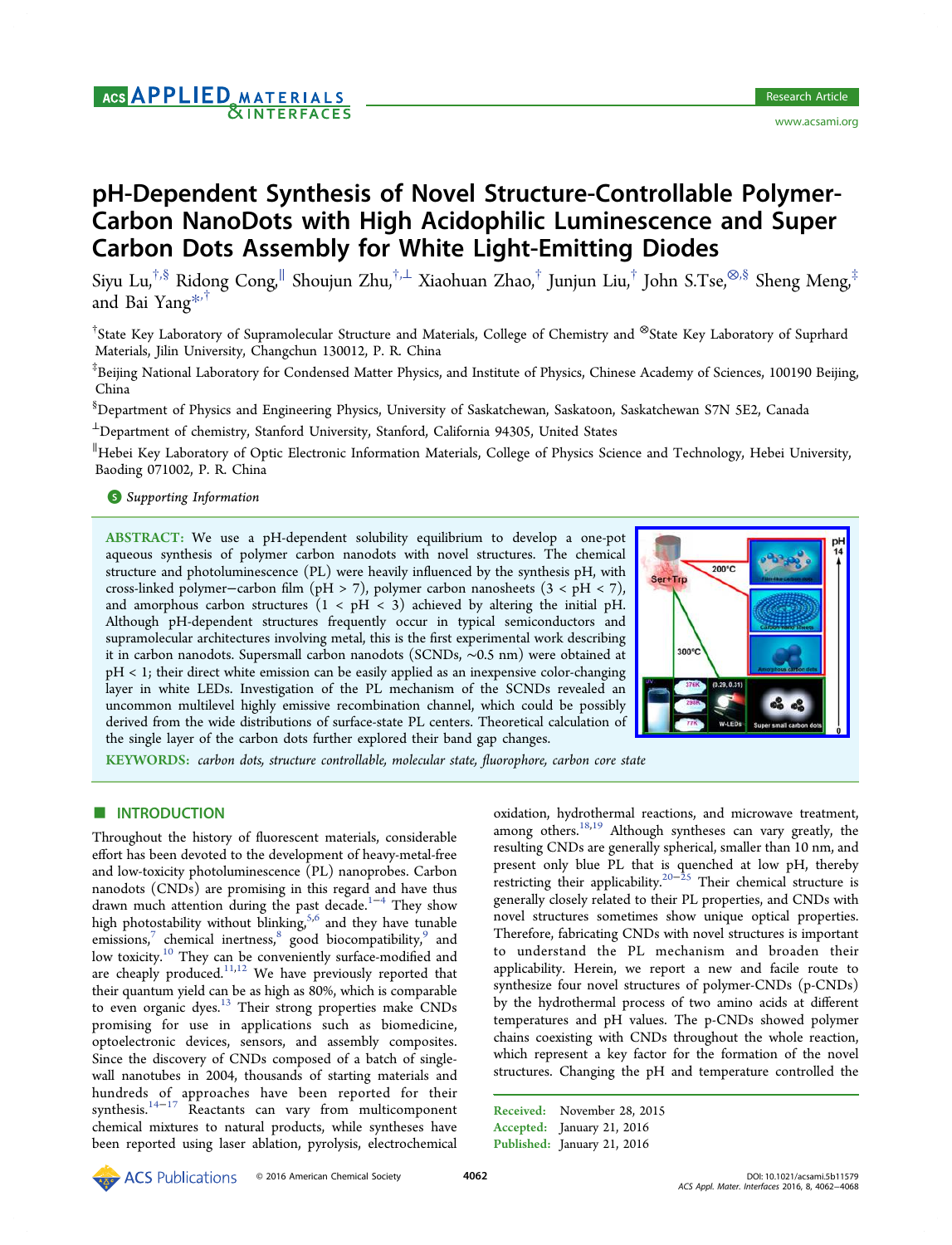<span id="page-1-0"></span>product structures, with polymer−carbon film (p-CNDs-1), polymer−carbon nanosheets (p-CNDs-2), amorphous CNDs (p-CNDs-3), and supersmall CNDs (SCNDs) all possible. Although pH-dependent structures are frequently observed in typical semiconductors and supramolecular architectures involving metal, this is the first experimental report of them in CNDs.26−<sup>28</sup> The p-CNDs-1, p-CNDs-2, and p-CNDs-3 all emitted strong blue luminescence at high acidophilic condition, with the fl[uores](#page-6-0)cence intensity in acid at least twice that seen in a neutral solution. Therefore, these materials are able to detect H+ sensitively and selectively. Additionally, the fluorescence of the three p-CNDs could also be quenched by  $Fe<sup>3+</sup>$ . Unlike the CNDs, the SCNDs exhibited a strong white fluorescence, which can be used for direct white-light generation in white light-emitting diodes (LEDs). The PL mechanism of the SCNDs was also investigated through the theoretical calculation of their designed single layer.

### ■ RESULTS AND DISCUSSION

Synthesis and Characterization of Film Carbon Dots, Carbon Nanosheets, and Amorphous Nanoparticles. Our previous work used the one-step hydrothermal treatment of L-serine and L-tryptophan (molar ratio 3:1) in alkaline conditions (pH  $\approx 8.1$ ) at 200 °C to obtain p-CNDs-1.<sup>29</sup> The resulting carbon material comprised a large smooth film with embedded carbon dots, which were detectable by trans[mis](#page-6-0)sion electron microscopy (TEM) and high-resolution TEM (HR-TEM; Figure 2a). The material displayed extremely acidophilic high luminescence (61.12%). This promising novel structure led to the current work, an exploration of the relationship between the structure and PL emission of the p-CNDs. Aqueous L-serine and L-tryptophan were at different pH values (Figure 1), with all other conditions kept constant. Synthesis at



Figure 1. A [schematic illustration of the preparation p](http://pubsdc3.acs.org/action/showImage?doi=10.1021/acsami.5b11579&iName=master.img-001.jpg&w=152&h=130)rocedure of different structure carbon dots by hydrothermal carbonization of Lserine and L-tryptophan at different pH values and temperatures.

3 < pH < 7 generated regular layered structures (p-CND-2), with an average diameter of 50 nm (Figure 1c,d). At  $1 < pH <$ 3, the reaction system produced p-CNDs-3 with an amorphous carbon core structure. The particles showed spherical symmetry and a relatively narrow size distribution, with an average diameter of ∼2 nm (Figure 2e,f). The optical properties of the above three samples were tested to uncover the influence of structure on PL (Figure 3). The UV−vis spectra of aqueous p-CNDs-1, p-CNDs-2, and p-CNDs-3 are shown in Figure 3a,c,e. The results for p[-CNDs-1](#page-2-0) showed the same peaks at 223 and 271 nm as previously reported, while p-CNDs-2 a[nd p-CN](#page-2-0)Ds-3 both showed peaks at 246 and 299 nm.



Figure 2. [TEM and HR-TEM images of as-prepared \(a, b\)](http://pubsdc3.acs.org/action/showImage?doi=10.1021/acsami.5b11579&iName=master.img-002.jpg&w=186&h=265) film-like carbon dots, (c, d) carbon nano sheets, and (e, f) amorphous carbon dots.

However, p-CNDs-3 showed an additional peak at 350 nm. This change of the absorption peak is ascribed to the greater variety of amino-functional groups, which caused electron enrichment. The PL emission spectra showed optimal excitation wavelengths of 309, 351, and 379 nm for p-CNDs-1; 302 nm for p-CNDs-2; and 259, 302, and 372 nm for p-CNDs-3. The as-prepared samples showed greatest emission at 448, 445, and 437 nm, respectively. Detailed PL studies with different excitation wavelengths (300−420 nm) showed that the emissions from p-CNDs-1, p-CNDs-2, and p-CNDs-3 were nearly all excitation-independent (Figure 3b,c,f). The absolute PL quantum yields (PLQYs) were calculated to be 16.3%, 26.99%, and 46.83%, respectively [\(when e](#page-2-0)xcited at 370 nm). The FT-IR spectra (Figure 1g) display vibration peaks of hydroxyl, carboxyl, and amide groups; increasing the initial HCl concentration clearly enhanced the C=C, -N-H, and C-N vibrations and gradually weakened the bands assigned to −OH and C−H groups, which indicates a decrease of oxygencontaining functional groups on the carbon skeleton structure and an increase of N-doping. Given that only the synthesis pH differed among the three samples (Figure 1), the pH of the reaction clearly strongly influenced the structures and PLQYs of the three p-CNDs. Furthermore, increasing the HCl concentration altered the color of the samples from bright yellow to deep brown, indicating the beginning of particle nucleation (Figure S1). As a result, HCl appears to benefit the dehydration reaction of the two amino acid molecules, leading to the form[ation of a](http://pubs.acs.org/doi/suppl/10.1021/acsami.5b11579/suppl_file/am5b11579_si_001.pdf) carbon core, as shown in Figure 1.

Three paired comparison tests were used to further explore the influence of pH on the synthesis. We changed the molar ratio of the carbon source along with pH, while keeping all other conditions constant. The differing chemical equilibria of p-CNDs-1, p-CNDs-2, and p-CNDs-3 give information about their different structures, and the equilibrium was strongly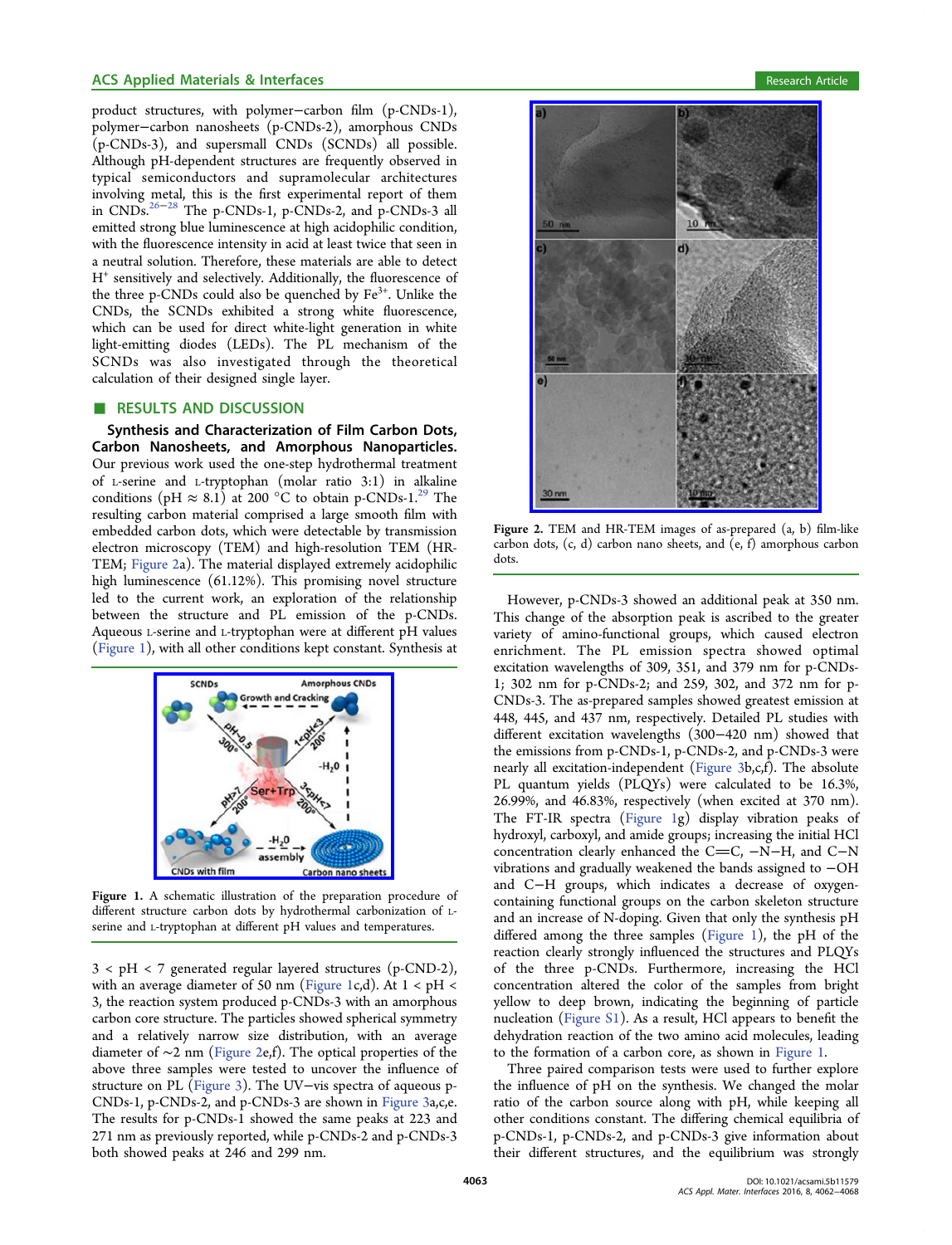<span id="page-2-0"></span>

Figure 3. UV−vis absorption and PL spectra of (a, b)film-like carbon dots, (c, d)carbon nano sheets, and (e, f) amorphous carbon dots in aqueous solution at diff[erent excitation wavelengths in 20 nm increments starting from 300 to 420 nm. \(inset\) Photographs of CDs in ethanol solution under](http://pubsdc3.acs.org/action/showImage?doi=10.1021/acsami.5b11579&iName=master.img-003.jpg&w=502&h=397) a visible light (left) and CDs solution under a UV beam of 365 nm. (g) FT-IR spectra of film-like carbon dots (blue), carbon nanosheets (red), and amorphous carbon dots (black). (m) Relative intensity variation of PL spectra of amorphous carbon dots with the increase of pH value from 1 to 14. (n) The different PL intensities of the amorphous carbon dots solution and the absence of various metal ions.

affected by the initial pH. In a weak basic medium, L-serine and L-tryptophan underwent an amide condensation reaction to form polypeptide chains. Then, the carbon films easily formed via intertwining polypeptide chains and supramolecular weak interactions between the supramolecular polymer. An acidic medium is known to promote the formation of carbon cores, so with decreasing pH, the carbonization degree increased. At 3 < pH < 7, the region that formed films and carbon sheets, many polymer chains remained and linked to the carbon cores. However, at much lower pH, when the sheets gave way to dots, almost all the molecules and polymer chains were further carbonized.

In addition, as shown in Table S1, the PLQY of the asprepared CNDs from either pure L-serine or pure L-tryptophan were independent of the synt[hesis pH,](http://pubs.acs.org/doi/suppl/10.1021/acsami.5b11579/suppl_file/am5b11579_si_001.pdf) while the PLQYs of the CNDs made from a mixture clearly depended on the pH. The PLQYs of the L-serine/L-tryptophan CNDs made in acidic conditions were close to double those of CNDs similarly made in alkaline conditions. The only difference between L-serine and L-tryptophan is the hydroxyl and indolyl groups; therefore, in

the acidic medium, the hydroxyl can oxidize L-tryptophan, which was the probable cause of the different reaction paths and the pH dependence of PL.<sup>30</sup>

The pH dependence of the three samples was similar to each other. The PL intensity was hig[hes](#page-6-0)t in strong acid and lowest in strong base (Figure 3m). Moreover, the PL of the three kinds of p-CNDs were all selectively quenched by  $Fe<sup>3+</sup>$  ions (Figure  $3n$ .<sup>31</sup> Therefore, these materials were able to detect H<sup>+</sup> and  $Fe<sup>3+</sup>$  simultaneously.

S[yn](#page-6-0)thesis of Super Small Carbon Dots with White **Light Emission.** CNDs that formed at 300 °C and pH  $\approx 0.5$ for 16 h (Figure 1) had a narrow size distribution around a mean diameter of 0.5 nm; they self-assembled into SCNDs (Figure 4)[. Interest](#page-1-0)ingly, the as-synthesized SCNDs exhibited more favorable solubility in ethyl alcohol than in water. More i[mportant](#page-3-0) was their strong white fluorescence, which is rarely observed from CNDs. Previous reports of direct white-light emission include Wang et al.'s synthesis of white-light-emitting CNDs by surface passivation of crude  $CNDs^{32,33}$  and Chen's CNDs prepared by chemical unzipping. $34$  To the best of our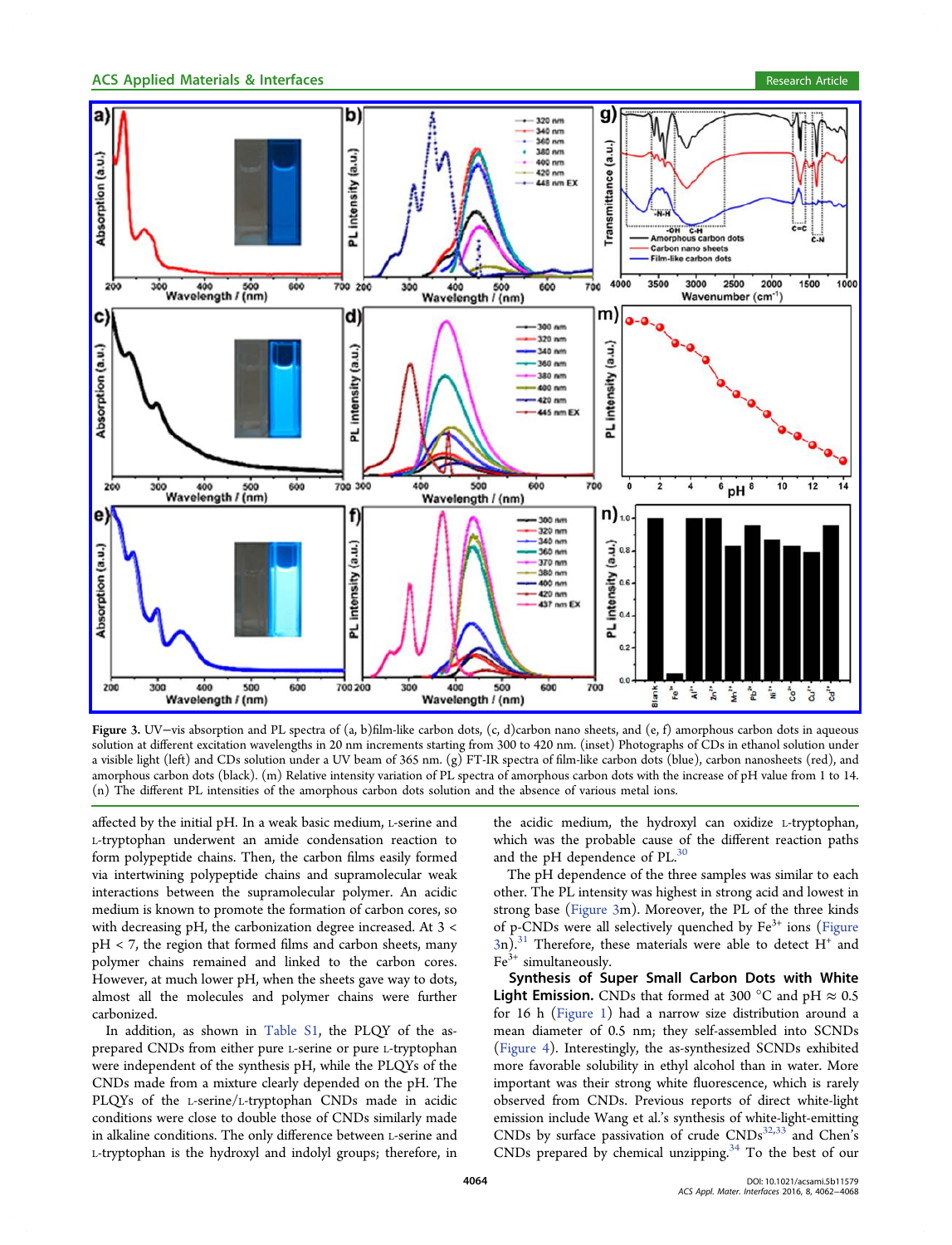<span id="page-3-0"></span>

Figure 4. (a) TEM and ([b, c\) HRTEM images of as-prepared SCNDs. \(d, e, f\) XPS data for SCNDs. \(g\) UV](http://pubsdc3.acs.org/action/showImage?doi=10.1021/acsami.5b11579&iName=master.img-004.jpg&w=325&h=455)−vis absorption spectra and emission spectra of SCNDs (at 320 nm excitation) in ethanol solutions at room temperature. (inset) Photographs of SCNDs in ethanol solution under a visible light (left) and SCDs solution under a UV beam of 365 nm (right). (i) Excitation-dependent PL of SCNDs. (m) Temperature-dependent PL spectra of SCNDs from 77 to 300 K at 360 nm excitation. (n) TA spectra of SCNDs, there was a positive broad excited-state absorption (ESA). 1 ps (black), 4 ps (red), 10 ps (light blue), 100 ps (pink), 660 ps (green), 1300 ps (dark blue).

knowledge, this is the first report of white-emitting CNDs of this small size. Their white emission is visible to the naked eye under irradiation by an ultraviolet lamp (Figure 4g). X-ray photoelectron spectroscopy (XPS) found the SCNDs to comprise mainly carbon, nitrogen, and oxygen (Figure 4d). The high-resolution C 1s spectrum revealed three different types of carbon atom, with the signals at 284.75, 286.1, and 287.1 eV, corresponding to  $sp^2$  or  $sp^3$  carbon,<sup>31</sup> −COOH, and C−N, respectively (Figure 4e). The high-resolution N 1s spectra (Figure 4f) show pyridinic (398.6 eV[\),](#page-6-0) pyrrolic (399.7 eV), and graphitic (401.4 eV) N atoms, which confirmed the formation of N-doped SCNDs.

The optical properties of the SCNDs were measured to explore the PL mechanism of their white emission. A broad absorption band appeared at 320 nm in the UV−vis absorption spectrum. The ultrabroad white PL emission band in the visible region (Figure 4g) had a full width at half-maximum (fwhm) of ∼200 nm. The SCNDs in ethanol showed an emission spectrum of chromaticity coordinates (0.36, 0.36) by the standards of the International Commission on Illumination (CIE), 1931 (Figure S3). They also exhibited excitationdependent emission (Figure 4i). The PL spectra were generally broad, with the fl[uorescen](http://pubs.acs.org/doi/suppl/10.1021/acsami.5b11579/suppl_file/am5b11579_si_001.pdf)t emission peaks shifting to longer wavelength as the excitation wavelength increased. The absolute PLQYs of the SCNDs was 12.7%, which excited at 360 nm is superior to that reported for many white-light emitters. To explore further the origin of the PL of these particles, temperature-dependent (77−300 K) PL and timecorrelated single-photon counting (TCSPC) were performed, which can reveal details of the underlying decay process. The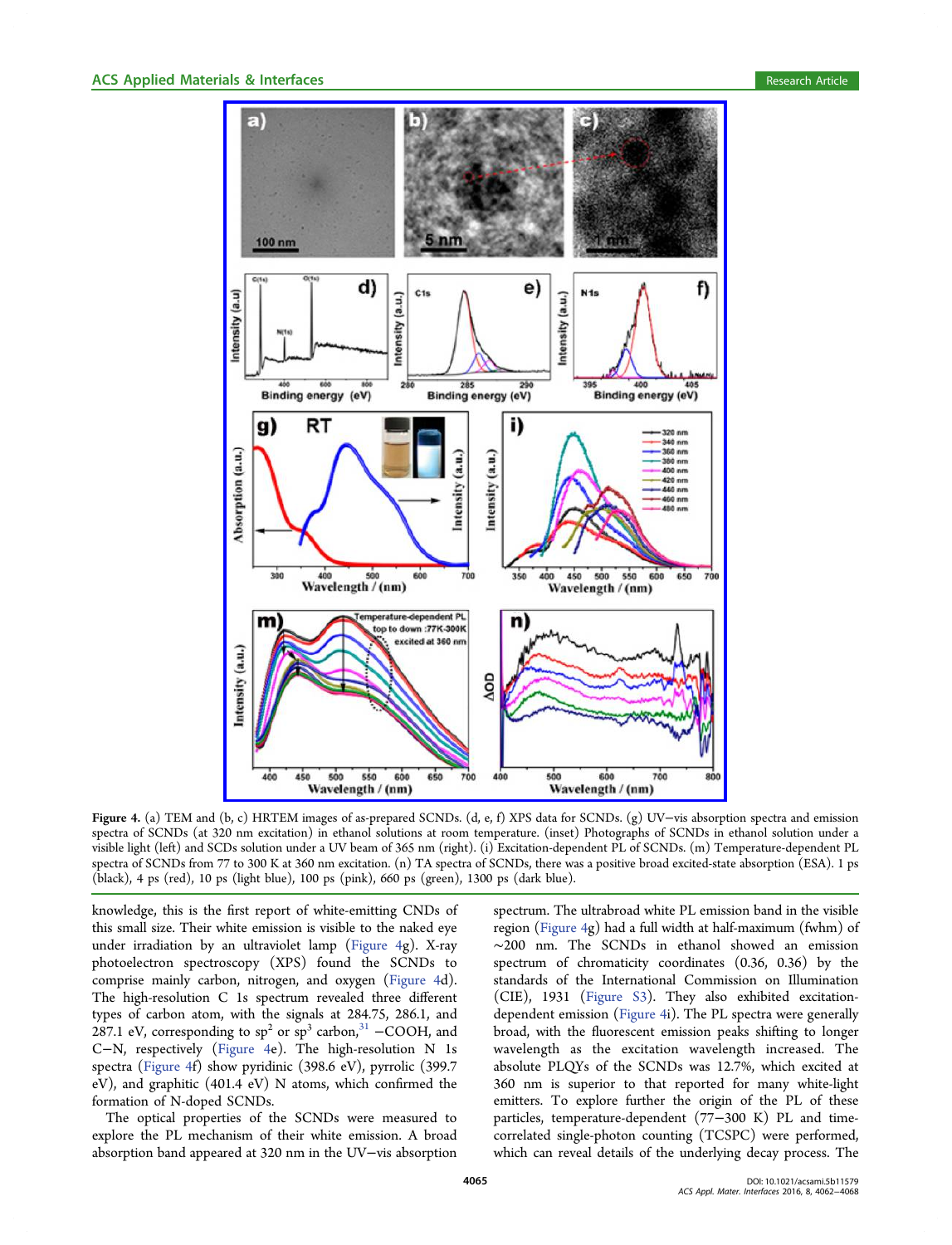temperature-dependent PL employed 360 nm excitation (Figure 4m). At each temperature, the PL spectrum exhibits asymmetric peaks, suggesting multiple fluorophores or diverse s[urface sta](#page-3-0)tes. At cryogenic temperatures, the high-energy band has peaks at 420 nm (∼3.0 eV) and 512 nm (∼2.4 eV). In contrast, the low-energy band has a shoulder peak at 566 nm (∼2.2 eV). The figure shows that with increasing temperature the intensity of fluorescence monotonically decreased, with the strong peak at 512 nm almost completely disappearing, the 423 nm peak becoming red-shifted, and the 566 nm peak remaining nearly stable. The loss of emission might be attributable to the surface-state carbon dots. Despite ions or solvent attachment inducing emissive traps on the surface of the CNDs, only the surface-state emission was highly susceptible to environment changes, while the intrinsic emission was not. Heating led radiative relaxation in the SCNDs to have an increasing effect, sharply decreasing the intensity. $35,36$  Notably, heating from 160 to 200 K caused strong (21 nm) red shifting from 420 to 441 nm, which was attributed to the [etha](#page-6-0)nol phase transition. In this interacting environment, an additional relaxation step (solvation) occurred in the fluorescence process. After excitation, the fluorophore and the ethanol dipole were no longer in equilibrium. The liquid ethanol dipole could rotate to align with the excited fluorophore, reducing its interaction energy and thus lowering the energy of the excited fluorophore. Therefore, the net result of solvent relaxation was to red-shift the fluorescence. Figure S4 shows long PL lifetimes over the whole emission spectra of the SCNDs, and the PL lifetimes of the SCNDs were [on the or](http://pubs.acs.org/doi/suppl/10.1021/acsami.5b11579/suppl_file/am5b11579_si_001.pdf)der of nanoseconds. This indicates that only the SCNDs had fluorescent properties.

The origin of the PL of the SCNDs was further investigated by femtosecond broad-band (350−800 nm) transient absorption (TA) spectroscopy at 400 nm excitation (Figure 4n). A TA spectrum usually shows three kinds of spectral features. After the pump light excitation, the Pauli exclusio[n princip](#page-3-0)le causes the filling of quantum electronic states to lead to the bleaching of the corresponding optical transitions from the ground state to the excited state; this is ground-state bleaching (GSB). In contrast, the photoexcited electrons in the excited states either absorb probe light at higher levels or return to the ground state by stimulated radiation due to the disturbance by the probe light, which is either excited-state absorption (ESA) or stimulated emission, respectively. All the features of a TA spectrum reflect information about the change of photogenerated carrier populations in the corresponding energy levels. The SCNDs showed positive, broad, excited-state absorption, indicating that they contained a multilevel, highly emissive recombination channel, which could possibly have arisen from the wide distributions of surface-state PL centers.

The PL mechanism was further explored through a series of N-doped polyaromatic structures produced to model the Ndoping within the carbon dots' structure. Polyaromatic structures with seven aromatic cycles and N atoms substituted at different positions were constructed and optimized. All the calculations used the Gaussian09 package. The optimized geometries required for calculation in the gas phase were obtained from density functional theory at the B3LYP/6-31+ +G(d,p) level.<sup>37</sup> The resulting band gaps are displayed in Figures 5 and S5. The fluorescence of the differently N-doped CNDs extend[ed](#page-6-0) across the entire visible region.

Supersmal[l C](http://pubs.acs.org/doi/suppl/10.1021/acsami.5b11579/suppl_file/am5b11579_si_001.pdf)arbon Dots for White Light-Emitting Diodes. Direct white-light emitters have attracted much recent interest for their application in the development of solid-state



Figure 5. Optimized structures of different positions nitrogen doped [in carbon skeleton and scheme of white-light-emission SCNDs.](http://pubsdc3.acs.org/action/showImage?doi=10.1021/acsami.5b11579&iName=master.img-005.jpg&w=237&h=149)

lighting.<sup>38,39</sup> Direct light generation is photoluminescent from only one type of nanocrystal layer, and devices employing such white-li[ght e](#page-6-0)mission can be excited by UV LEDs. We designed hybrid nanocomposites by polymerizing SCNDs in a N,Ndimethylacetoacetamide (DMAA) solution. The blended DMAA and SCNDs compounds (DMAA/SCNDs) also exhibited white-light emission and excitation-dependent emissions (Figure S6), which resulted from the SCNDs' emissions within the sample. The as-polymerized DMAA/ SCNDs eas[ily formed](http://pubs.acs.org/doi/suppl/10.1021/acsami.5b11579/suppl_file/am5b11579_si_001.pdf) a monolith (Figure 6d), which upon excitation with a UV lamp (Figure 6e−g) exhibited bright white emission at extreme temperatures (F[igure S6\).](#page-5-0) They remained emissive for over 14 mon[ths unde](#page-5-0)r ambient conditions. No dramatic photobleaching was th[en found](http://pubs.acs.org/doi/suppl/10.1021/acsami.5b11579/suppl_file/am5b11579_si_001.pdf) after 12 h of continuous UV exposure (Figure S6), which is significant, because it is a necessary property for their application in LEDs. The monoliths are superio[r to other](http://pubs.acs.org/doi/suppl/10.1021/acsami.5b11579/suppl_file/am5b11579_si_001.pdf) dye or semiconductor quantum dots embedded in films or glass in terms of their ease of fabrication, high photostability, complete homogeneity, and low toxicity, all of which suggest that the SCNDs have great potential to become a new class of phosphor material for emerging color-emitting technologies such as LEDs based on UV chips. We directly employed the as-prepared solid DMAA/ SCNDs compounds as phosphors to construct LEDs. The devices were made by coating DMAA/SCNDs on a prototype solid-state lighting unit comprising an excitation (365 nm) light-emitting chip and then subsequently in situ polymerizing them. The resulting emission spectra (Figure 6b) show two components: one from the chip centered at 365 nm and the corresponding visible component in the [range of](#page-5-0) 410−700 nm from the SCNDs. We also analyzed the emission spectra of the SCNDs in the LED devices for their color emission. The CIE coordinates of (0.29, 0.31) show that these SCNDs are useful as a single white-light phosphor for a white LED. In addition, the CRI and CCT are 81 and 6786 K, respectively. This represents a significant advancement in the applicability of CNDs.

#### ■ CONCLUSION

In summary, pH-controlled morphology of CNDs's were obtained. Their chemical structure and PL mechanism were investigated in detail. Cross-linked polymer film, carbon nanosheets, and amorphous carbon dots were achieved by altering the synthesis pH values. More importantly, by increasing synthesis temperature, we obtained the SCNDs,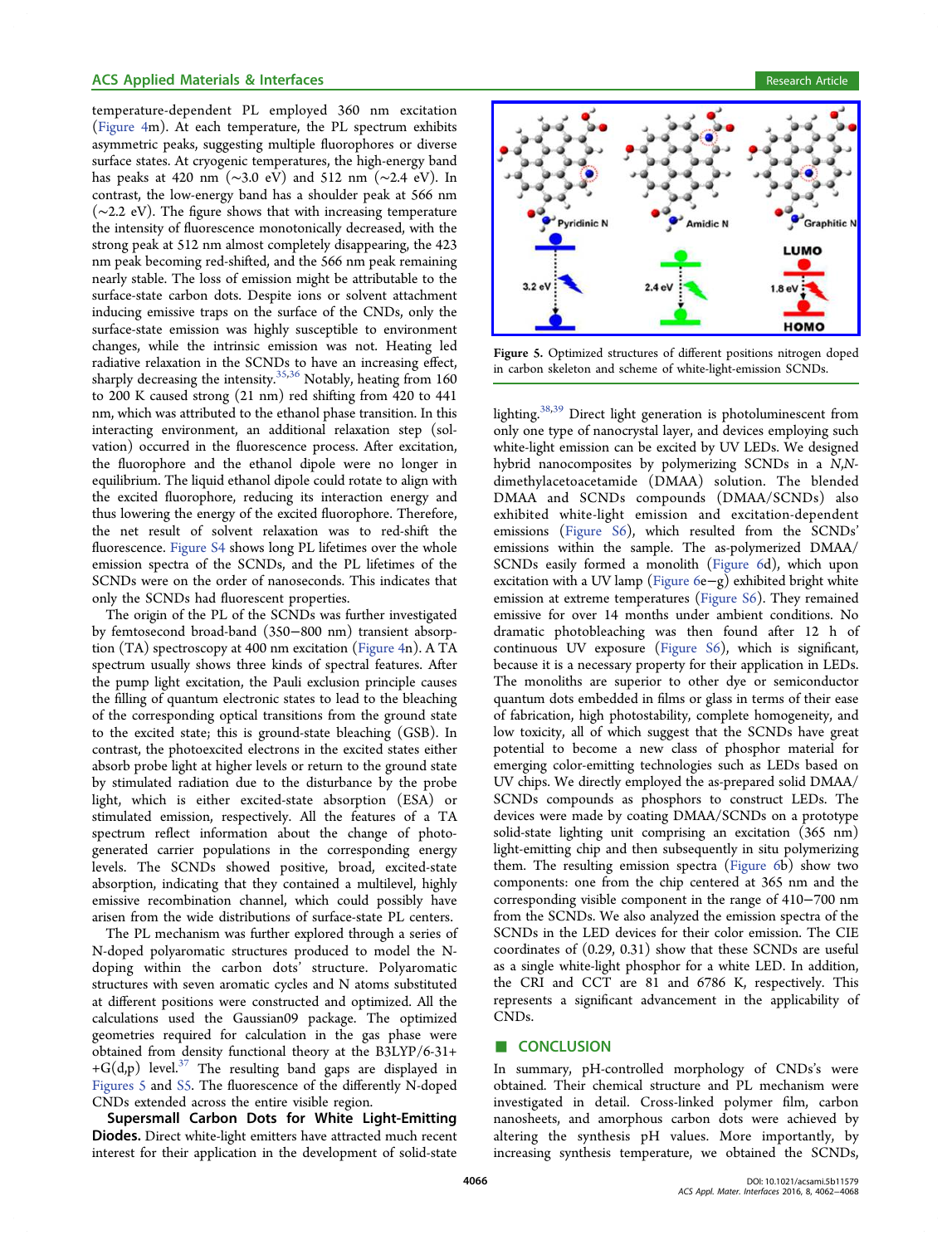<span id="page-5-0"></span>

Figure 6. (a) WLEDs images [of as-prepared DMAA/SCNDs. \(b\) Emission spectra of WLEDs. \(c\) Placement of the SC](http://pubsdc3.acs.org/action/showImage?doi=10.1021/acsami.5b11579&iName=master.img-006.jpg&w=299&h=265)NDs emission spectra on the CIE 1931 chromaticity chart (0.29, 0.31). (d) The bulk DMAA/SCNDs material under a visible light. (e−g) UV beam of 365 nm at different temperature.

which were the real white emission and easily applied as inexpensive in WLEDs. The relationship between the structure and the corresponding fluorescence was thoroughly investigated, and we suggest a mechanism of the PL of the CNDs. Understanding their PL mechanism might aid investigations of the PL mechanisms of other carbon-based fluorescent materials.

## ■ ASSOCIATED CONTENT

#### S Supporting Information

The Supporting Information is available free of charge on the ACS Publications website at DOI: 10.1021/acsami.5b11579.

Preparations of carbon dot, DMAA/SCNDs, and [WLEDs from SCN](http://pubs.acs.org)Ds, FT-[IR spectra, photograph](http://pubs.acs.org/doi/abs/10.1021/acsami.5b11579) of original p-SCNDs at different HCl concentration, the time-correlated single-photon counting of SCNDs, PL data for super carbon dots in DMAA, the stability of bulk DMAA/SCNDs material, and the calculated band gaps of different N doping site in carbon skeleton. (PDF)

### **E** AUTHOR INFORMATION

#### Corresponding Author

\*E-mail: byangchem@jlu.edu.cn. Fax: +86 431 85193423.

#### Notes

The auth[ors declare no competi](mailto:byangchem@jlu.edu.cn)ng financial interest.

## ■ ACKNOWLEDGMENTS

This work was supported by the National Science Foundation of China (51373065, 91123031, and 21221063), the National Basic Research Program of China (2012CB933800), and Specialized Research Fund for the Doctoral Program of Higher Education (20130061130010)

## ■ REFERENCES

(1) Li, H.; Kang, Z.; Liu, Y.; Lee, S. T. Carbon nanodots: Synthesis, Properties and Applications. *J. Mater. Chem.* 2012, 22, 24230.

(2) Lou, Q.; Qu, S.; Jing, P.; Ji, W.; Li, D.; Cao, J.; Zhang, H.; Liu, L.; [Zhao, J.; Shen, D. Water-Triggered Luminesc](http://pubs.acs.org/action/showLinks?crossref=10.1039%2Fc2jm34690g&coi=1%3ACAS%3A528%3ADC%252BC38Xhs1ajsrrO)ent "Nano-bombs" Based on Supra-(Carbon Nanodots). Adv. Mater. 2015, 27, 1389−1394.

(3) Bhunia, S. K.; Saha, A.; Maity, A. R.; Ray, S. C.; Jana, N. R. Carbon Nanoparticle-based Fl[uorescent B](http://pubs.acs.org/action/showLinks?pmid=25447963&crossref=10.1002%2Fadma.201403635&coi=1%3ACAS%3A528%3ADC%252BC2cXitVWhtr7L)ioimaging Probes. Sci. Rep. 2013, 3, 1473.

(4) Baker, S. N.; Baker, G. A. Luminescent Carbon N[anodots:](http://pubs.acs.org/action/showLinks?pmid=23502324&crossref=10.1038%2Fsrep01473&coi=1%3ACAS%3A528%3ADC%252BC3sXpvFKjsb8%253D) Emergent Nanolights. Angew. Chem., Int. Ed. 2010, 49, 6726−6744.

(5) Wu, Z. Y.; Li, C.; Liang, H. W.; Chen, J. F.; Yu, S. H. Ultralight, Flexible, and Fire-Resi[stant Carbon Nanofibe](http://pubs.acs.org/action/showLinks?pmid=20687055&crossref=10.1002%2Fanie.200906623&coi=1%3ACAS%3A528%3ADC%252BC3cXhtFGnsbnI)r Aerogels from Bacterial Cellulose. Angew. Chem., Int. Ed. 2013, 52, 2925−2929.

(6) Wang, L.; Zhu, S. J.; Wang, H. Y.; Qu, S. N.; Zhang, Y. L.; Zhang, J. H.; Chen, Q. D.; Xu, H. L.; Han, W.; Yang, B.; Sun, H. B. [Common](http://pubs.acs.org/action/showLinks?pmid=23401382&crossref=10.1002%2Fanie.201209676&coi=1%3ACAS%3A528%3ADC%252BC3sXitlartbo%253D) [Origin](http://pubs.acs.org/action/showLinks?pmid=23401382&crossref=10.1002%2Fanie.201209676&coi=1%3ACAS%3A528%3ADC%252BC3sXitlartbo%253D) [of](http://pubs.acs.org/action/showLinks?pmid=23401382&crossref=10.1002%2Fanie.201209676&coi=1%3ACAS%3A528%3ADC%252BC3sXitlartbo%253D) [Green](http://pubs.acs.org/action/showLinks?pmid=23401382&crossref=10.1002%2Fanie.201209676&coi=1%3ACAS%3A528%3ADC%252BC3sXitlartbo%253D) [Luminescence](http://pubs.acs.org/action/showLinks?pmid=23401382&crossref=10.1002%2Fanie.201209676&coi=1%3ACAS%3A528%3ADC%252BC3sXitlartbo%253D) in Carbon Nanodots and Graphene Quantum Dots. ACS Nano 2014, 8, 2541-2547.

(7) Krysmann, M. J.; Kelarakis, A.; Dallas, P.; Giannelis, E. P. Formation Me[chanism o](http://pubs.acs.org/action/showLinks?system=10.1021%2Fnn500368m&pmid=24517361&coi=1%3ACAS%3A528%3ADC%252BC2cXisVWitLg%253D)f Carbogenic Nanoparticles with Dual Photoluminescence Emission. J. Am. Chem. Soc. 2012, 134, 747−750. (8) Tang, L.; Ji, R.; Cao, X.; Lin, J.; Jiang, H.; Li, X.; Teng, K. S.; Luk, C. M.; Zeng, S.; Hao, J.; Lau, S. P. Deep Ultraviolet Photoluminescence of Water-Solub[le](http://pubs.acs.org/action/showLinks?system=10.1021%2Fja204661r&pmid=22201260&coi=1%3ACAS%3A528%3ADC%252BC3MXhs1Oju7zK) [Self-Passivated](http://pubs.acs.org/action/showLinks?system=10.1021%2Fja204661r&pmid=22201260&coi=1%3ACAS%3A528%3ADC%252BC3MXhs1Oju7zK) Graphene Quantum Dots. ACS Nano 2012, 6, 5102-5110.

(9) Lingam, K.; Podila, R.; Qian, H.; Serkiz, S.; Rao, A. M. Evidence for E[dge-State Ph](http://pubs.acs.org/action/showLinks?system=10.1021%2Fnn300760g&pmid=22559247&coi=1%3ACAS%3A528%3ADC%252BC38XmsFGjtb8%253D)otoluminescence in Graphene Quantum Dots. Adv. Funct. Mater. 2013, 23, 5062−5065.

(10) Zhu, S.; Zhang, J.; Wang, L.; Song, Y.; Zhang, G.; Wang[, H.;](http://pubs.acs.org/action/showLinks?crossref=10.1002%2Fadfm.201203441&coi=1%3ACAS%3A528%3ADC%252BC3sXnsFGntL4%253D) [Yang, B. A G](http://pubs.acs.org/action/showLinks?crossref=10.1002%2Fadfm.201203441&coi=1%3ACAS%3A528%3ADC%252BC3sXnsFGntL4%253D)eneral Route to Make Non-Conjugated Linear Polymers Luminescent. Chem. Commun. 2012, 48, 10889−10891.

(11) Pan, D.; Zhang, J.; Li, Z.; Wu, M. Hydrothermal Route for Cutting Grap[hene Sheets into](http://pubs.acs.org/action/showLinks?pmid=23032967&crossref=10.1039%2Fc2cc36080b&coi=1%3ACAS%3A528%3ADC%252BC38XhsVyhs7jM) Blue-Luminescent Graphene Quantum Dots. *Adv. Mater.* 2010, 22, 734–738.

(12) Chen, Z. L.; Zhang, H.; Yu, W.; Li, Z.; Hou, J.; Wei, H.; Yang, B. Invert[ed Hybrid](http://pubs.acs.org/action/showLinks?pmid=20217780&crossref=10.1002%2Fadma.200902825&coi=1%3ACAS%3A528%3ADC%252BC3cXitVShur4%253D) Solar Cells from Aqueous Materials with a PCE of 3.61%. Adv. Energy. Mater. 2013, 3, 433−437.